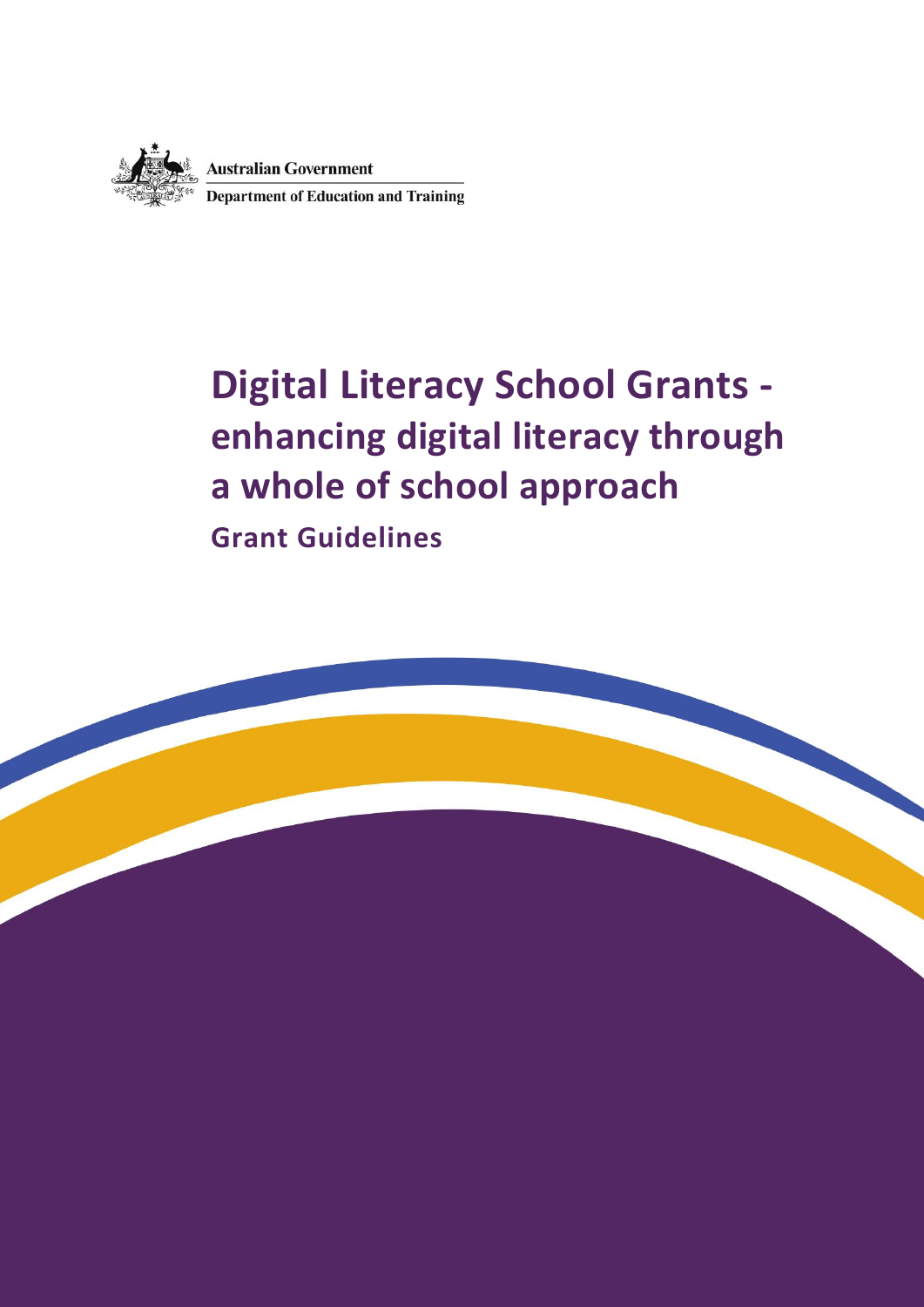ISBN

978-1-76028-839-6 [PDF] 978-1-76028-840-2 [DOCX]



With the exception of the Commonwealth Coat of Arms, the Department's logo, any material protected by a trade mark and where otherwise noted, all material presented in this document is provided under a [Creative Commons Attribution 4.0 Australia](https://creativecommons.org/licenses/by/4.0/) (https://creativecommons.org/licenses/by/4.0/) licence.

The details of the relevant licence conditions are available on the Creative Commons website (accessible using the links provided) as is the full legal code for th[e CC BY 4.0 AU licence](https://creativecommons.org/licenses/by/4.0/legalcode) (http://creativecommons.org/licenses/by/4.0/au/legalcode).

The document must be attributed as the (Digital Literacy School Grants - Grant Guidelines).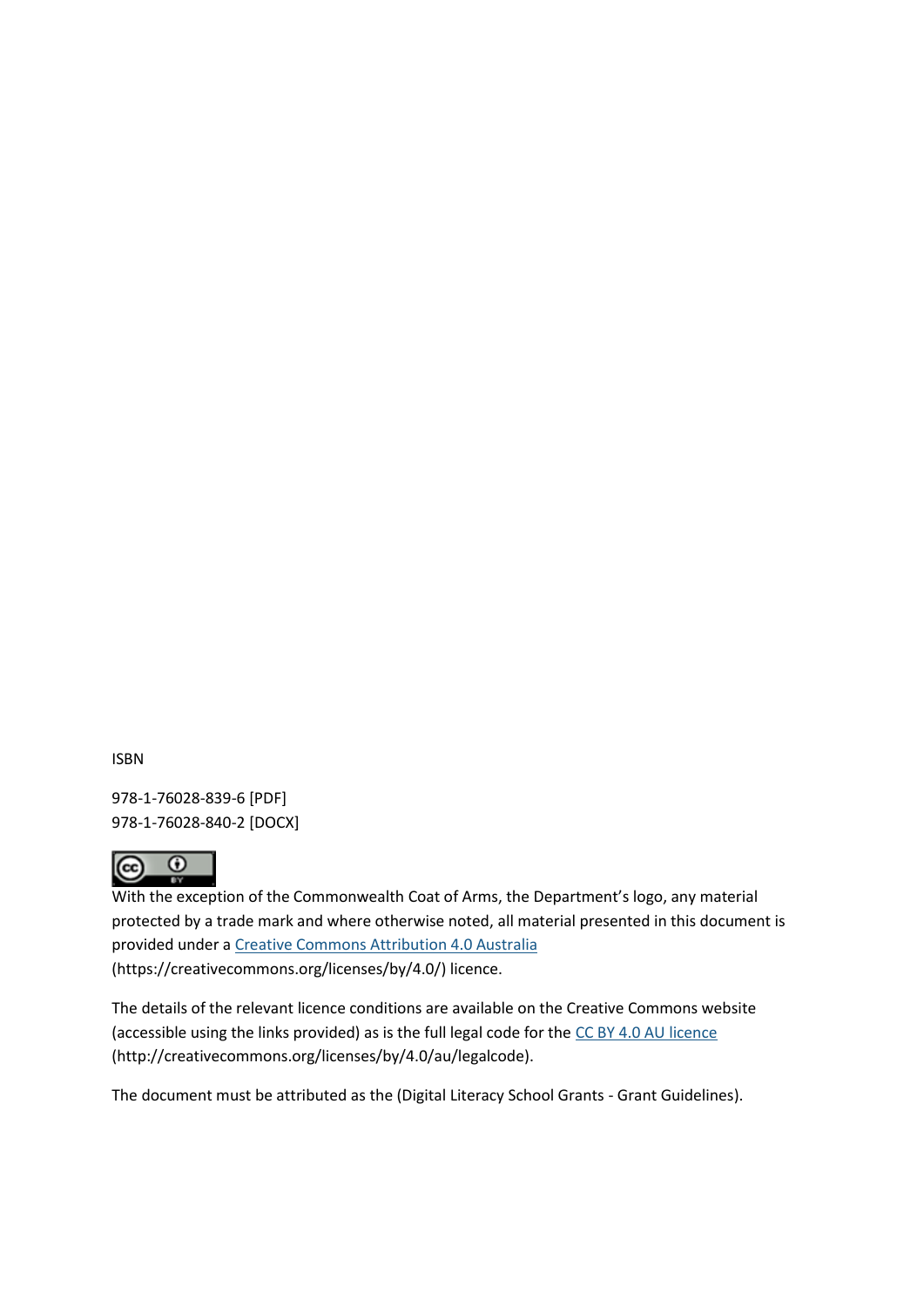# **Contents**

| Commonwealth Grant Agreement template - with General Grant Conditions11 |  |
|-------------------------------------------------------------------------|--|
|                                                                         |  |
|                                                                         |  |
|                                                                         |  |
|                                                                         |  |
|                                                                         |  |
|                                                                         |  |
|                                                                         |  |
|                                                                         |  |
|                                                                         |  |
|                                                                         |  |
|                                                                         |  |
|                                                                         |  |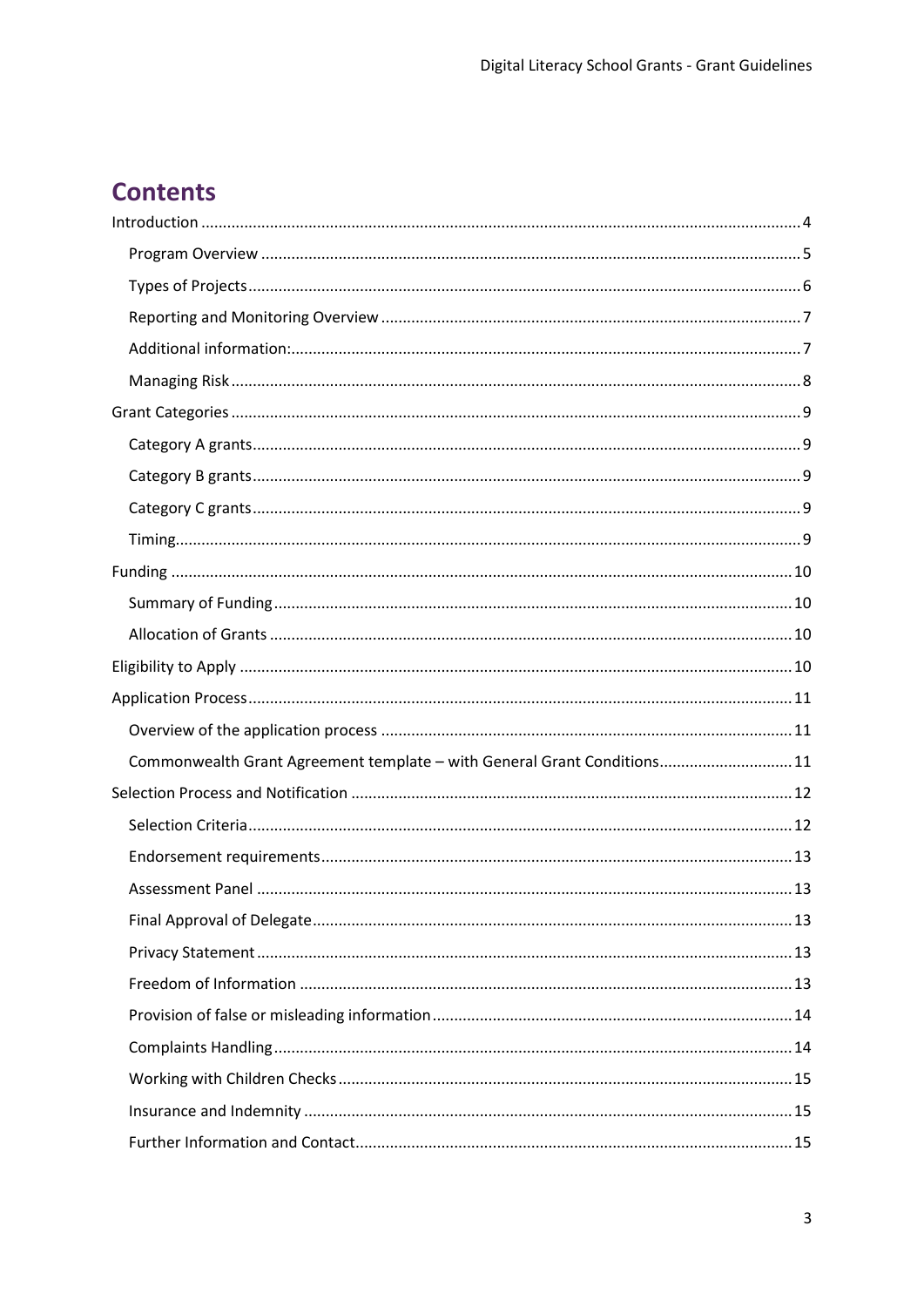# **Grant Guidelines**

# <span id="page-3-0"></span>**Introduction**

These Grant Guidelines provide an overview of the operation of the *Digital Literacy School Grants enhancing digital lite*racy through a whole of school approach Program ('the Program'). These Grant Guidelines may be updated during the course of the Program to reflect the further details of the Program as it evolves.

These Grant Guidelines apply to the Department of Education and Training ('the Department'), Grant Applicants and Grant Recipients.

A dictionary of defined terms is included at page 16 of these Grant Guidelines.

#### *National Innovation and Science Agenda*

The Australian Government, through its National Innovation and Science Agenda, is investing \$50.6 million over four years (1 July 2016 – 30 June 2020) to support all Australian teachers and students in embracing the digital age and in implementing the Australian Curriculum: Digital Technologies.

This funding provides support for:

- Grants to school principals and Information and Communication Technology (ICT) leaders for projects to implement the Australian Curriculum: Digital Technologies through a whole of school approach (the subject of these Grant Guidelines);
- Online professional development courses for teachers through expansion of the University of Adelaide's Digital Technologies Massive Open Online Courses (MOOCs);
- Online computing challenges for all Year 5 and Year 7 students (aligned with Australian Curriculum: Digital Technologies) that provide structured teaching and learning modules to support the curriculum;
- ICT summer schools to engage Year 9 and 10 students, with a focus on those from disadvantaged backgrounds, to increase their participation in digital technologies and STEM studies in school, post-secondary school and the workforce;
- Cracking the Code a series of fun and engaging computing and coding challenges and activities for school students, to be held in National Literacy and Numeracy Week;
- Teacher support for digital technologies to provide in-class support and/or telepresence support and follow-up to schools in the early stages of implementing the Australian Curriculum: Digital Technologies; and
- Developing effective partnerships between Science, Technology, Engineering and Mathematics (STEM) professionals and schools to build teachers' and students' understanding of STEM applied in the real world.

There will be a focus on tackling the digital divide to ensure that students most at risk of falling behind in the digital age are given opportunities to participate and engage in digital literacy and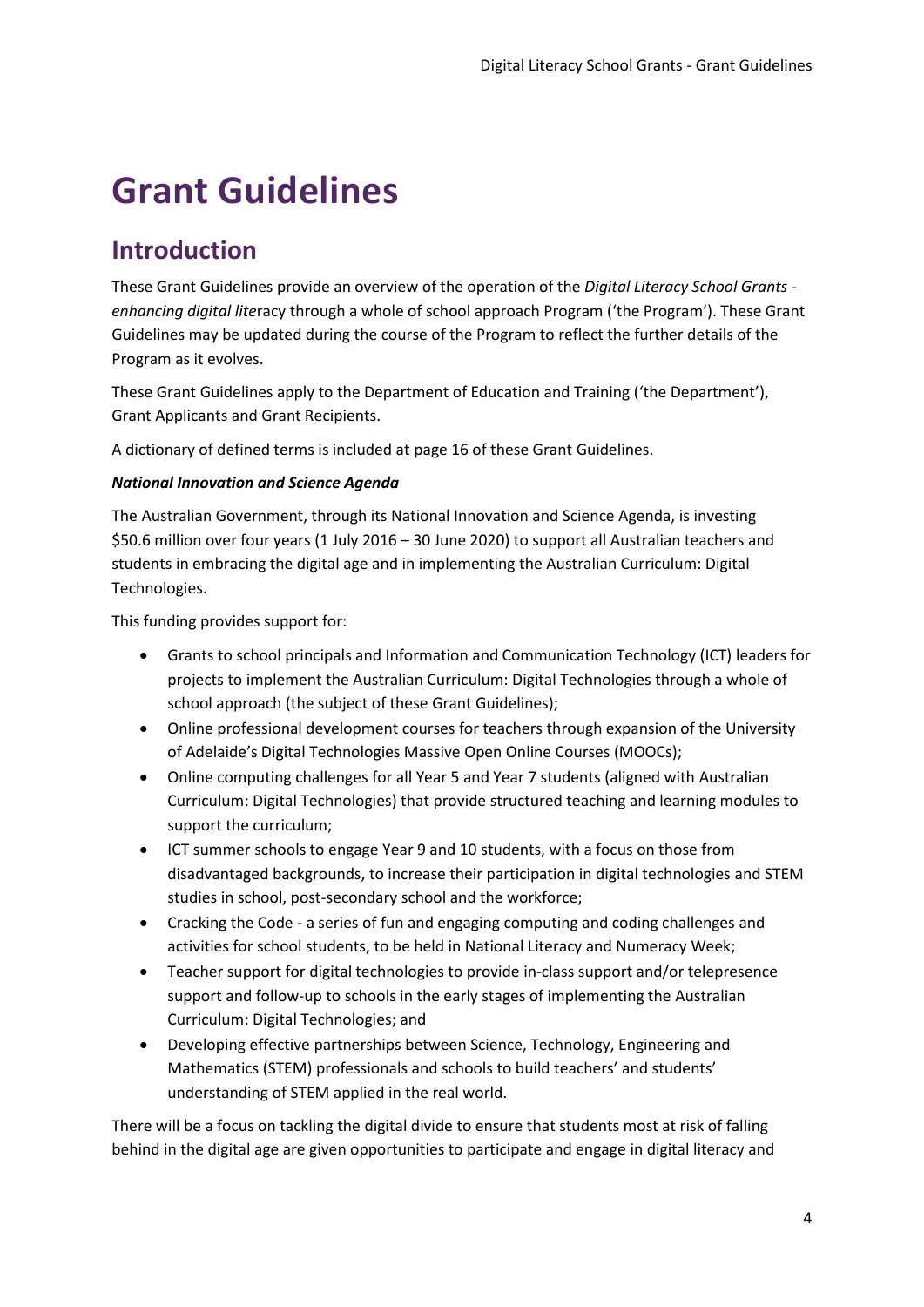STEM in both primary and secondary school settings. More information about the above programs can be found on the *[Inspiring all Australians in digital literacy and STEM](http://www.education.gov.au/inspiring-all-australians-digital-literacy-and-stem)* webpage.

Funding for all of these programs commenced on 1 July 2016.

### <span id="page-4-0"></span>**Program Overview**

#### *Background*

Much of the focus on ICT capabilities in schools to date has been on the functional aspects – such as the ability to create, edit and store documents/spreadsheets as well as general proficiency with computers, mobile devices and other consumer electronics. With the endorsement of the Australian Curriculum: Digital Technologies by all Education Ministers in 2015, the focus has expanded from these more functional skills to embrace the notion of 'digital literacy' – which includes skills such as algorithmic and computational thinking, coding, data synthesis and manipulation and the ability to design and use digital technologies. A recent report from the United Kingdom House of Lords (Make or Break: The UK's Digital Future) advocates that digital literacy is about 'future proofing' young people through its fostering of creativity and innovation, underpinning job creation. Along with literacy and numeracy, digital literacy is critical to ensuring the students of today have the skills they need for the jobs of tomorrow.

Unlike other Australian Curriculum learning areas such as mathematics, English and science, where teachers have been immersed in these subjects for generations, for the majority of teachers the Australian Curriculum: Digital Technologies may be both unfamiliar and somewhat daunting in knowing where to start. Teachers' familiarity with, and skills in, digital technologies are quite varied.

#### *The Program purpose*

To this end, under the Program, the Australian Government has committed \$4 million over 2 years (1 July 2016 – 30 June 2018) to provide schools with grants for projects, that will encourage, facilitate and inspire the effective implementation of the Australian Curriculum: Digital Technologies on a whole of school basis. Through these grants, the aim of the Program is:

- to stimulate best practice models of implementation of, and student and teacher engagement in, the Australian Curriculum: Digital Technologies;
- encourage sharing of ideas and experiences in relation to the Australian Curriculum: Digital Technologies, within and among schools;
- facilitate the development, implementation and sharing of demonstration projects that can be used by other schools to implement the Australian Curriculum: Digital Technologies; and
- facilitate effective ways that leaders can inspire their teachers and students to extend and apply their learning across other learning areas through the Australian Curriculum: Digital Technologies.

The Program will be administered by the Department.

The Department acknowledges that, in funding these projects, there may be new challenges and hurdles for schools to overcome and that many excellent lessons will be learned throughout and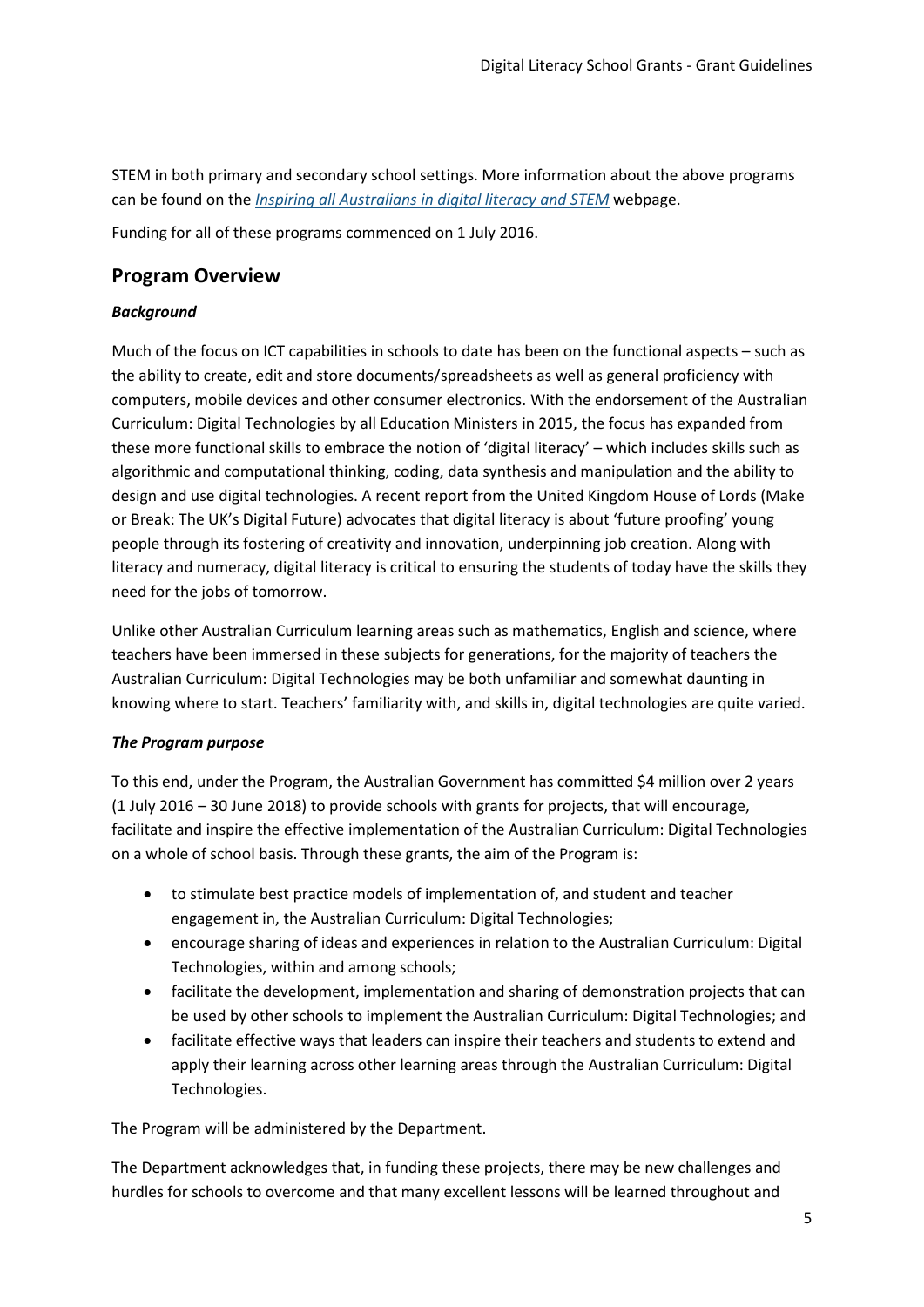after the projects. It is a great opportunity in implementing a new curriculum to gather these collective experiences and share best practice and learnings with others – thereby assisting leaders and teachers to gain confidence and skills in the Australian Curriculum: Digital Technologies.

The role of school leaders - such as principals, ICT leaders, executive teachers and professional bodies – as champions of change cannot be overestimated. This Program seeks to specifically engage these individuals in an effort to drive increased digital literacy in schools and support the implementation of the Australian Curriculum: Digital Technologies, therefore these school leaders also have the opportunity to submit Grant Applications, as appropriate.

#### *The Program funding and scope*

Grants for projects under the Program are application based and will be subject to a competitive assessment process. The grants are split into three categories:

- Category A grants of between \$10,000 and \$20,000 for single year projects;
- Category B grants of between \$20,001 and \$50,000 for projects of larger scale lasting up to two years; and
- Category C includes grants greater than \$50,000 where a project has demonstrated capacity to reach regional, national or sectoral scalabilities such as projects involving clusters of schools and/or peak bodies/professional associations.

### <span id="page-5-0"></span>**Types of Projects**

Grant Application project proposals must:

- Focus on school-based activities or programs that support school leaders and teachers to understand and implement the Australian Curriculum: Digital Technologies on a whole of school basis; and/or
- Engage students with the Australian Curriculum: Digital Technologies.

Grants are intended to be provided for projects which propose innovative methods for driving enhanced digital literacy throughout schools such as through:

- Partnership models whereby a school partners with one or more school(s) to exchange best practice, ideas and innovation. This could include partnerships between successful ICT leaders in high performing schools with other, less ICT capable local schools;
- Partnerships between a school (or schools) with industry to access professional expertise and/or equipment to implement the Australian Curriculum: Digital Technologies;
- Leveraging off existing facilities to establish cross curricular 'creation/fabrication' spaces including 3D printers, laser cutters and the like; and
- Supporting professional development for Principals and school leaders to become ICT champions through facilitated learning and/or other training methods to transfer their learnings to other teachers.

Multi-school projects spanning primary/secondary, and/or a combination of sectors are also encouraged.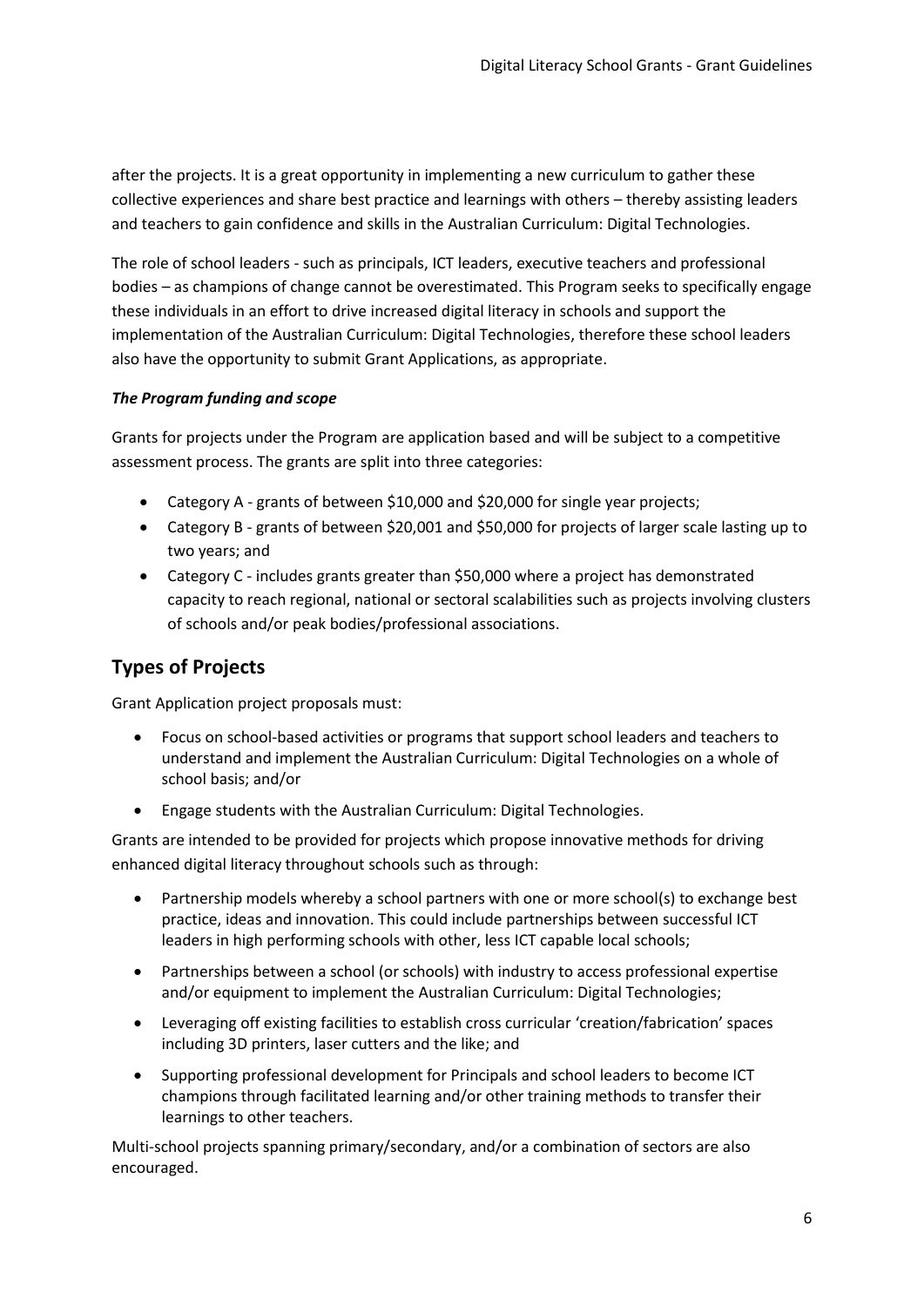All Grant Applications will need to identify at least one school leader as a Digital Literacy Champion and clearly articulate their role(s) in fostering improved digital literacy among their colleagues and the student body.

### <span id="page-6-0"></span>**Reporting and Monitoring Overview**

Grant Recipients are accountable for the funding they receive and must adhere to the reporting requirements in these Guidelines and their Grant Funding Agreement.

Grant Recipients will be required to acquit all grant funding and confirm completion of the approved project. Additional reporting requirements (e.g. a final report) may be required for certain projects. This will be dependent on project scale and complexity and will be negotiated between the Department and relevant Grant Recipients and specified in the Grant Funding Agreement that is signed by the parties.

Grant Recipients will be required to provide these reports electronically through the completion of templates developed by the Department.

An evaluation strategy will be used to measure the quality and suitability of the required activities undertaken by Grant Recipients using information obtained from Grant Applications and other reports and data submitted. The Department may undertake surveys of applicable stakeholders. This information will be used to determine if the Program is achieving and meeting its stated objectives. Grant Recipients may be asked to participate in this process.

The information submitted by Grant Recipients may also be used by the Department to ensure that individuals are compliant with the requirements of the Grant Funding Agreement. It will also allow the Department to identify policy and delivery issues early, develop remedial management strategies to assist in the delivery of the second round grant funding and, where appropriate, protect Australian Government funds to ensure they are used in an appropriate and value for money way.

### <span id="page-6-1"></span>**Additional information:**

Grant Application project proposals that target underrepresented groups (such as girls and/or low SES and/or regional and remote area students etc.) are encouraged.

For projects intending an establishment of digital technologies fabrication facilities, please note that such projects require a dedicated space that is safe, permanently set up and allows students to access all equipment under supervision.

The National Digital Technologies Hub was cooperatively developed by the Australian Government, states and territories and non-government education sectors. It has a specific focus on the Australian Curriculum including the digital technologies learning area, the ICT general capability and other related learning areas such as mathematics. More information can be found on the National Digital [Technologies Hub.](http://www.digitaltechnologieshub.edu.au/)

The National Digital Technologies Hub provides free, quality resources for teachers and school leaders (and eventually students and parents) to implement the Australian Curriculum: Digital Technologies. This is intended to support and promote best practice teaching across different year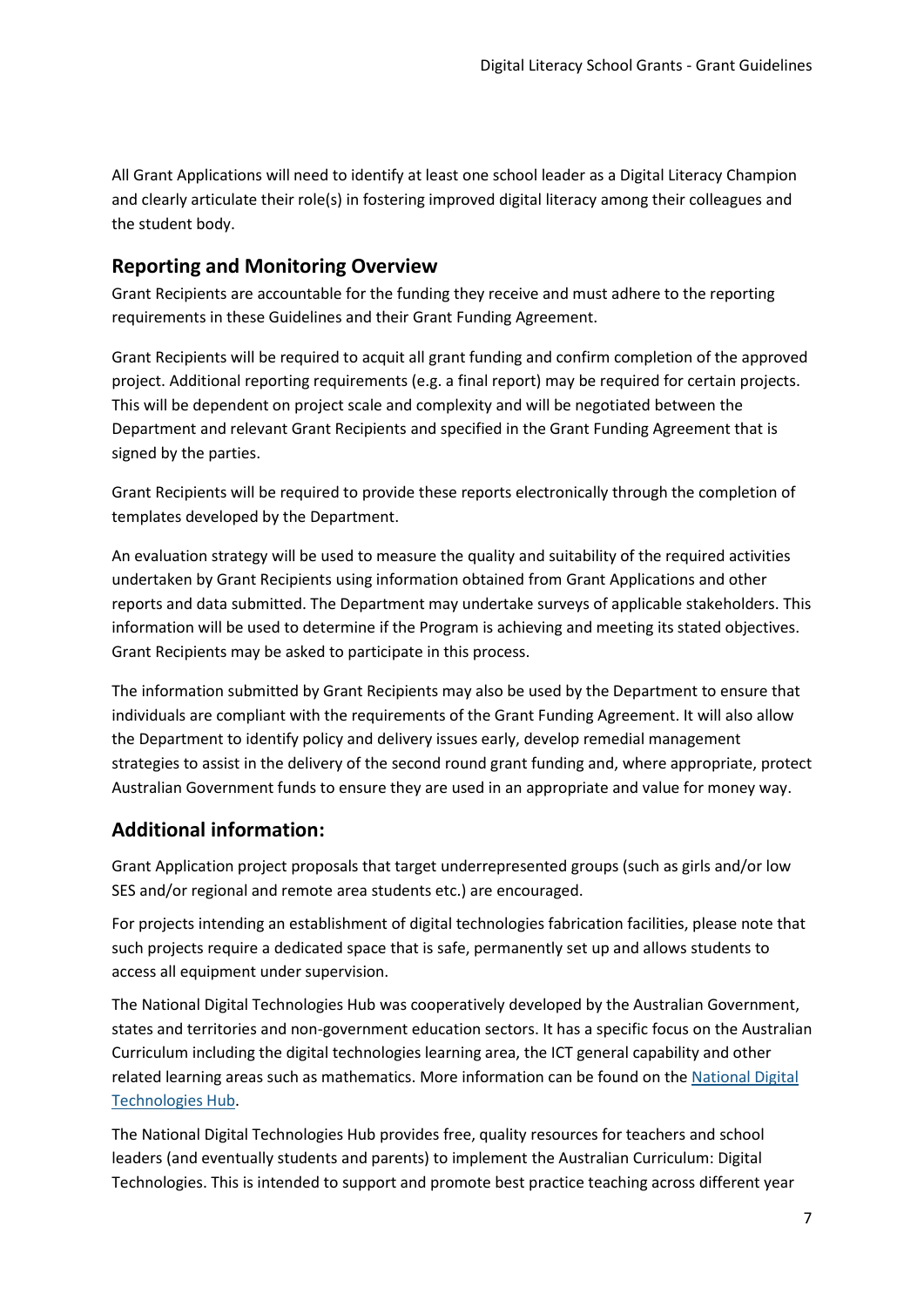levels in a way that is aligned to the Australian Curriculum and develops students' algorithmic and computational thinking, including coding/programming skills. These resources have been sourced internationally and nationally with specific mapping to the Australian Curriculum: Digital Technologies and additional pedagogical, student assessment and project management scaffolding as required.

Grant Recipients are encouraged to share or make available resources arising from a project (such as lesson plans) on the National Digital Technologies Hub under Creative Commons licencing arrangements.

Important Note – These grants are not to fund additional teaching or administrative staff. Staffing allocation and costs are the remit of the states and territories and non-government school authorities.

### <span id="page-7-0"></span>**Managing Risk**

Each Grant Recipient must have a documented risk management plan in place. The risk management plan must identify key risks, outline strategies for minimising or negating those risks and provide a plan to address residual risks across the project.

Each Grant Recipient must periodically review its risk management plan, the level of risk, and the day-to-day operational processes used to manage risks. Grant Recipients must make risk management plans available to the Department on request.

The Department has in place a risk management plan in relation to this Program.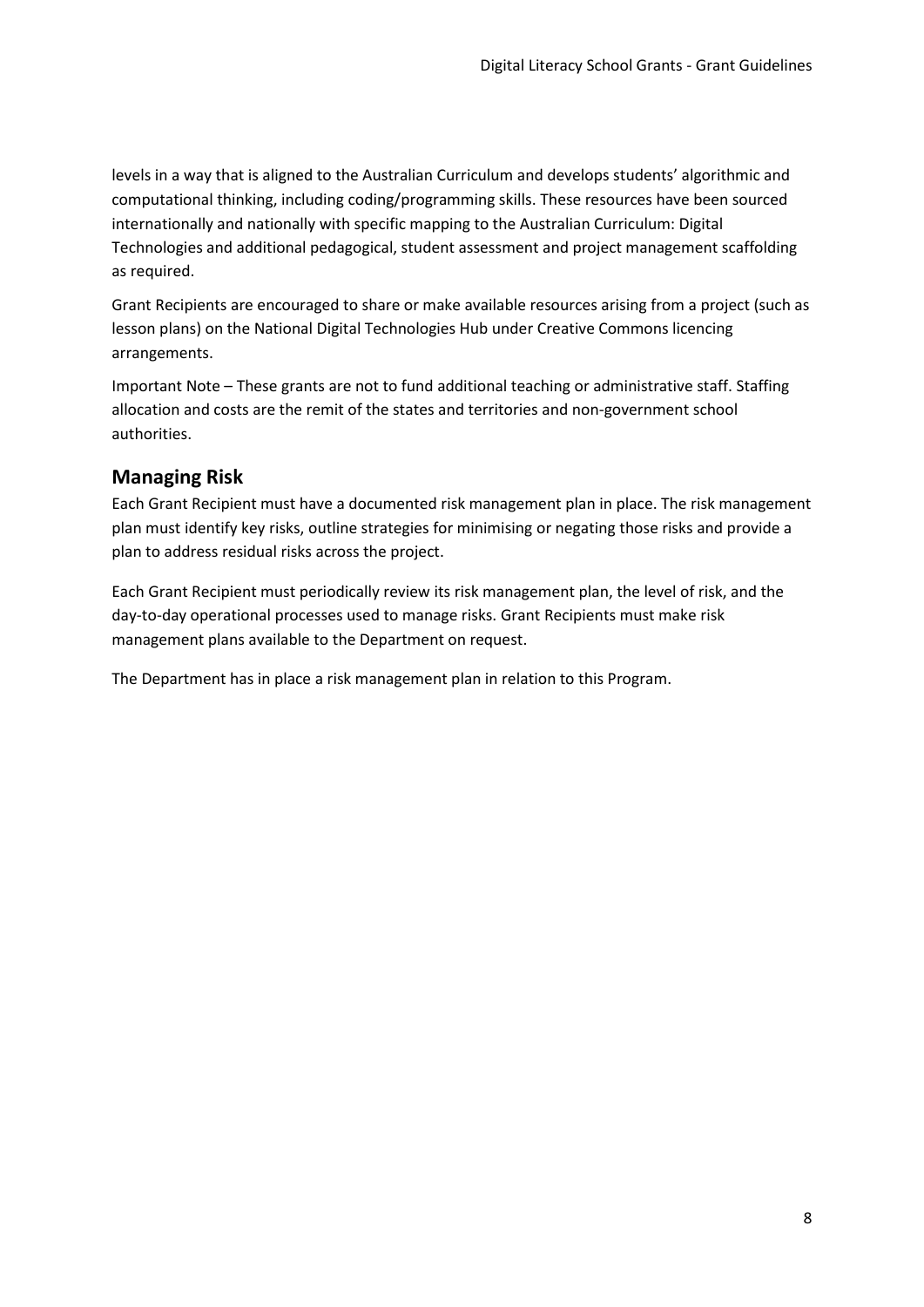# <span id="page-8-0"></span>**Grant Categories**

Three categories of grants are available under this Program:

## <span id="page-8-1"></span>**Category A grants**

Category A comprises grants of between \$10,000 and \$20,000 (excl. GST) for single school or partnership projects of up to 12 months duration. Grant Applications will need to demonstrate the sustainability of projects beyond the life of the grant (sustainability planning should form part of the grant application).

### <span id="page-8-2"></span>**Category B grants**

Category B will provide larger grants of between \$20,001 and \$50,000 (excl. GST) for larger scale single school and partnership projects of up to 24 months duration. Grant applications will need to demonstrate the sustainability of projects beyond the life of the grants (sustainability planning should form part of grants applications).

### <span id="page-8-3"></span>**Category C grants**

The bulk of grants to be funded under this Program are expected to be under Categories A and B. However, under Category C, larger projects (of up to two years duration) may be eligible for grants greater than \$50,000 (excl. GST) where such projects demonstrate scalability at a regional, national or sectoral level. For example, projects that involve a cluster of schools and/or peak bodies/professional associations.

Funding applications for Category C grants will need to demonstrate how school principals and/or other school leaders responsible for strategic decisions, and consequently also the schools within their responsibility, will benefit from the project.

## <span id="page-8-4"></span>**Timing**

There will be two (2) grant rounds across the life of the Program. The first round opened in the second half of 2016. The second round is expected to open in the first half of 2017. Regardless of the date a project begins, it must be completed within two years (depending on the value of the grant).

The Program delegate may, at his/her discretion, decide to fund a project or projects outside of the official grant rounds.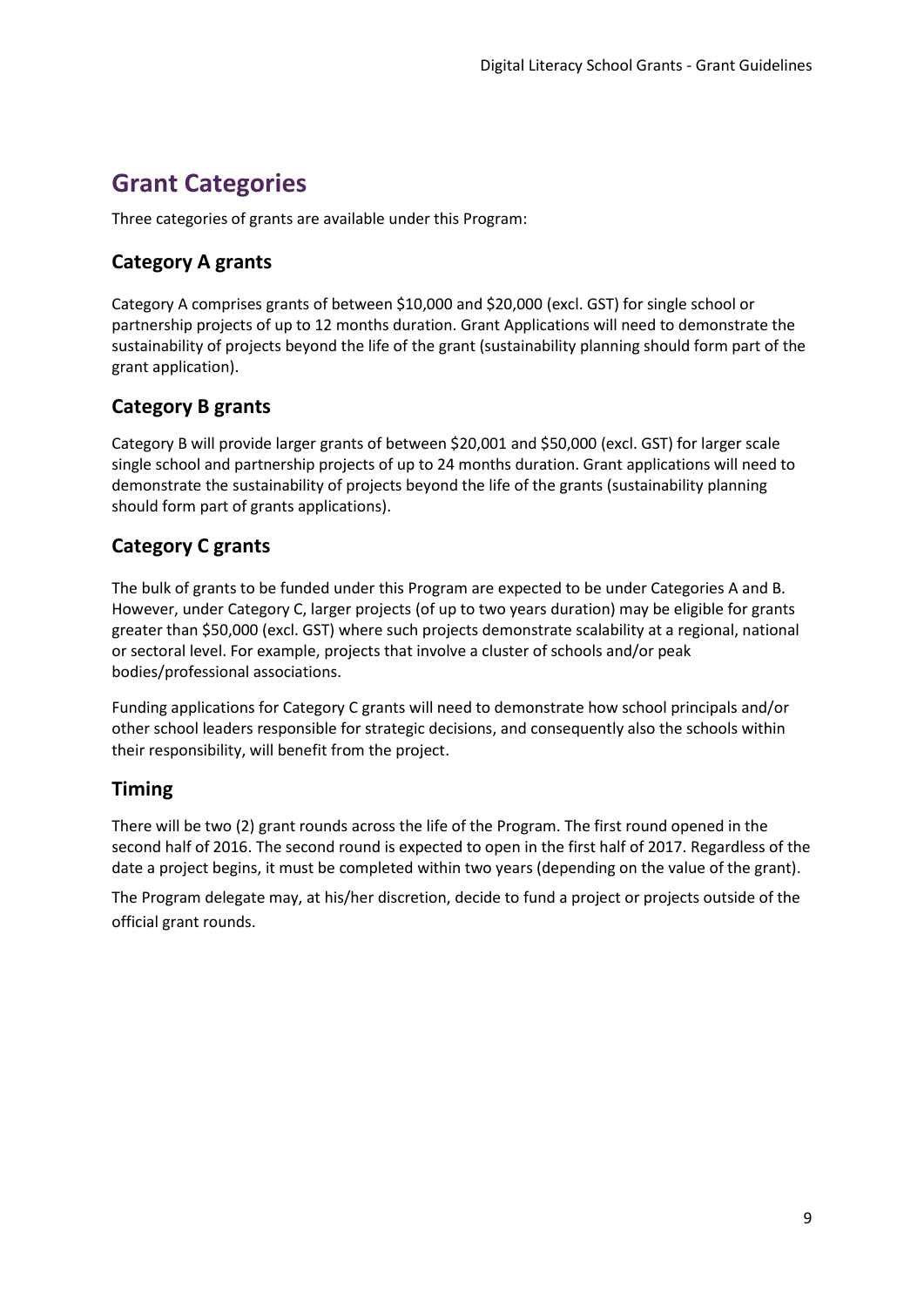# <span id="page-9-0"></span>**Funding**

### <span id="page-9-1"></span>**Summary of Funding**

Total funding of \$4 million has been allocated to this Program over two financial years as per the table below:

| (5m)           | 2016-17     | 2017-18 | 2018-19 | 2019-20 | Total' |
|----------------|-------------|---------|---------|---------|--------|
| <b>Funding</b> | $2.0^\circ$ | 2.0'    | 0.0     | 0.0     | 4.0    |

As noted on the previous page, grants will be awarded on the basis of 3 funding categories:

| Type                            | Value             |
|---------------------------------|-------------------|
| Category A                      | \$10,000-\$20,000 |
| Category B                      | \$20,001-\$50,000 |
| <b>Category C (exceptional)</b> | \$50,000+         |

### <span id="page-9-2"></span>**Allocation of Grants**

There is no quota for the number of grants to be awarded under any category however the following principles will be applied (as a part of the larger grant assessment process) to ensure the Program supports areas of digital need and equity across jurisdictions and sectors.

- 1. Funding will be divided into two (2) funding rounds.
- 2. Efforts will be made to distribute funding equitably across the states and territories based on the proportion of student enrolments and between government and non-government school sectors and including both primary and secondary schools. This will be subject to the number and quality of grant applications received from each jurisdiction and sector.

# <span id="page-9-3"></span>**Eligibility to Apply**

- All government and non-government primary and secondary schools are eligible to apply.
- All government and non-government schools must have an Approved Authority approved under the Australian Education Act 2013 and must have an active Australian Business Number (ABN).
- All Grant Applications must have the written support of the school/s' principal/s. Grant Applications under Category C must also have written support of the organisation/s' leaders (if applicable – for example for projects that involve a cluster of schools and/or peak bodies/professional associations).
- Primary and secondary teachers regardless of teaching discipline may submit Grant Applications as long as they clearly demonstrate their ability to lead across the school and have their principal's support to this effect.
- Grant Applications will also be open to primary and secondary principals' associations, teacher representative bodies and other not-for-profit educational organisations. For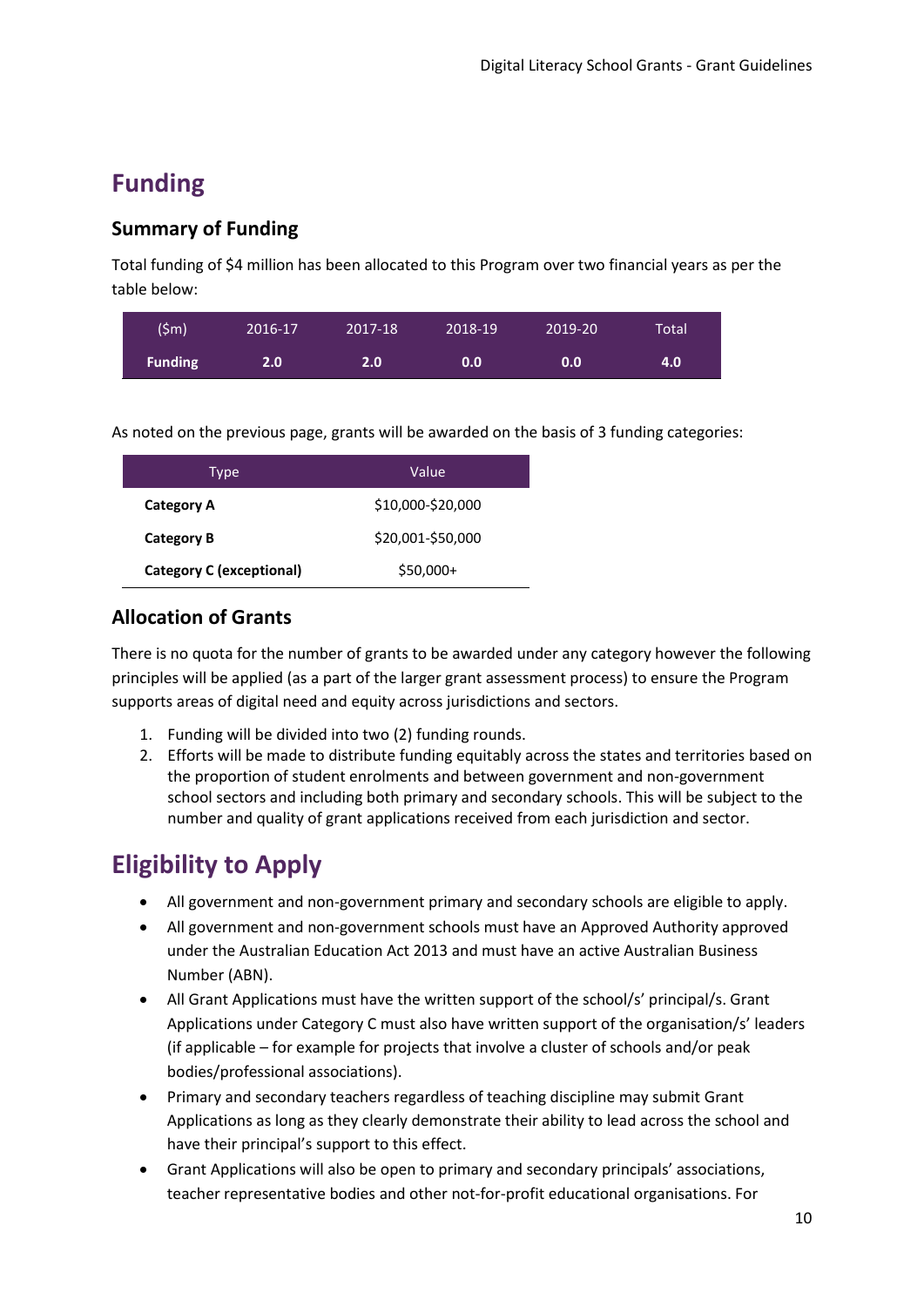example they may submit Grant Application in respect of funding for webinars, training for members and other broader programs to promote the role of school leaders in driving digital literacy in schools.

Organisations which received a grant in the first round of Digital Literacy School Grants are not eligible to receive a grant in the second round.

# <span id="page-10-0"></span>**Application Process**

### <span id="page-10-1"></span>**Overview of the application process**

Applications for the second round of funding under the Program will open on 30 June 2017 and close at 12.00 noon (Canberra local time) on 11 August 2017.

It is expected that projects successful in the second round of Program funding, will commence in Term 1 of the 2018 school year.

The online Application Form will be available through the [Department](http://www.education.gov.au/digital-literacy-school-grants-dlsg)'s website.

All grant processes will be undertaken in accordance with the requirements of the Commonwealth Grant Rules and Guidelines – July 2014 (CGRGs). The CGRGs can be found on th[e Department of](http://www.finance.gov.au/resource-management/grants/)  [Finance website.](http://www.finance.gov.au/resource-management/grants/)

Grant Applicants for funding rounds conducted for this Program should refer to the following documents, which together constitute the Application Pack:

- these Grant Guidelines (this document); and
- the Application Form.

Both these documents are available on the [Department](https://www.education.gov.au/digital-literacy-school-grants-dlsg)'s website.

The Application Form provides further detail about the Application process and guidance to Grant Applicants on how to prepare and submit a Grant Application, including requesting the following information:

- asking you to address the following selection criteria relating to the particular grant category you are applying for;
- the aims, objectives, key deliverables and learning outcomes that will result from the project;
- project methodology and timeframes;
- how you will measure the effectiveness of the project;
- key project personnel;
- general information about you as the school principal/school leader/organisation applying for funding; and the resources that will be produced during the project.

### <span id="page-10-2"></span>**Commonwealth Grant Agreement template – with General Grant Conditions**

The Grant Funding Agreement will contain information relating to the grant objectives and administration including: the activities to be undertaken as part of the project; the duration of the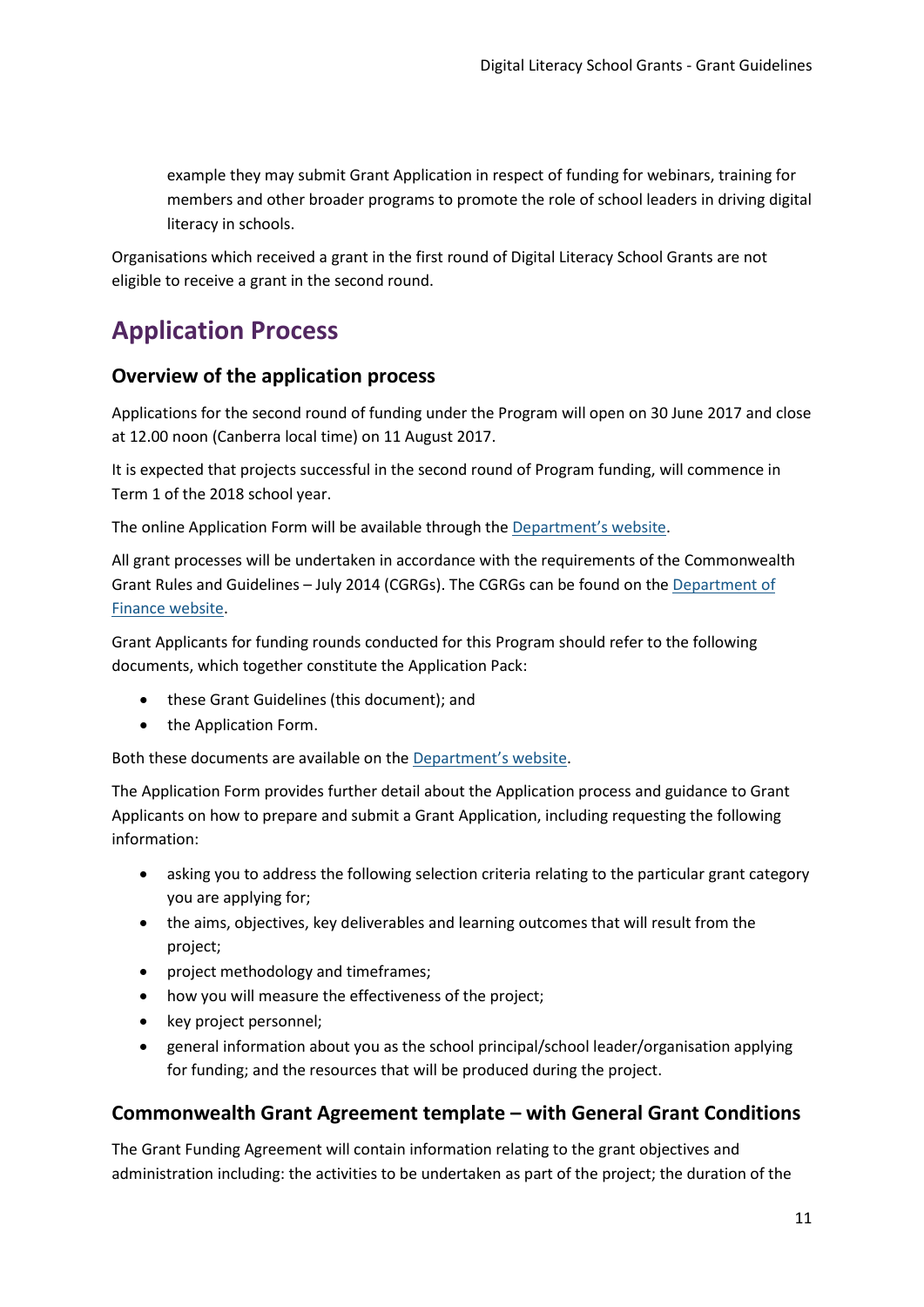grant; payment terms and conditions; reporting requirements; supplementary terms and conditions; and signatures of relevant parties.

## <span id="page-11-0"></span>**Selection Process and Notification**

This is an open, competitive grants process. Grants will be awarded based on a qualitative and quantitative assessment of Grant Applicants response to the specified selection criteria, taking into account the need for a balanced spread of projects across school sectors, secondary and primary, and states and territories.

The assessment panel may, at their discretion, prioritise funding for school communities most at risk of not benefitting from the digital revolution. This would include schools in low socio-economic status (SES) areas, schools in rural/regional or remote areas and schools with large enrolments of students with disability and/or Aboriginal and Torres Strait Islander students.

All Grant Applicants will receive notification from the Department on the outcome of their Grant Application. Grant Applicants (successful or otherwise) will not be provided with information concerning other Grant Applications, except for publicly available information such as the name of the successful Grant Recipients/organisation(s) and the total value of the grant(s) awarded.

### <span id="page-11-1"></span>**Selection Criteria**

Applications will be assessed on the basis of the following selection criteria. The Application Form will provide further guidance about these selection criteria and the assessment process.

For grant Categories A, B and C:

- The extent to which the project addresses a clearly identified and specific need relevant to the Program, in the context of the particular school, jurisdiction or sector.
- The extent to which the project is aligned with the learning outcomes prescribed in the Australian Curriculum: Digital Technologies.
- The extent to which the project creates opportunities for teachers/school leaders and or students to expand their skills and knowledge about the Australian Curriculum: Digital Technologies.
- The extent to which the project demonstrates integration of digital literacy across other key learning areas (particularly other STEM subjects).
- The extent to which the proposed project methodology will result in achievement of key outcomes.
- The extent to which the project is demonstrably sustainable beyond the period of Commonwealth financial support.
- The extent to which the outcomes of the project are measureable and/or quantifiable.
- The extent to which outcomes are scalable and/or replicable.
- The extent to which the project demonstrates value for money.

Additional criteria for Category C only: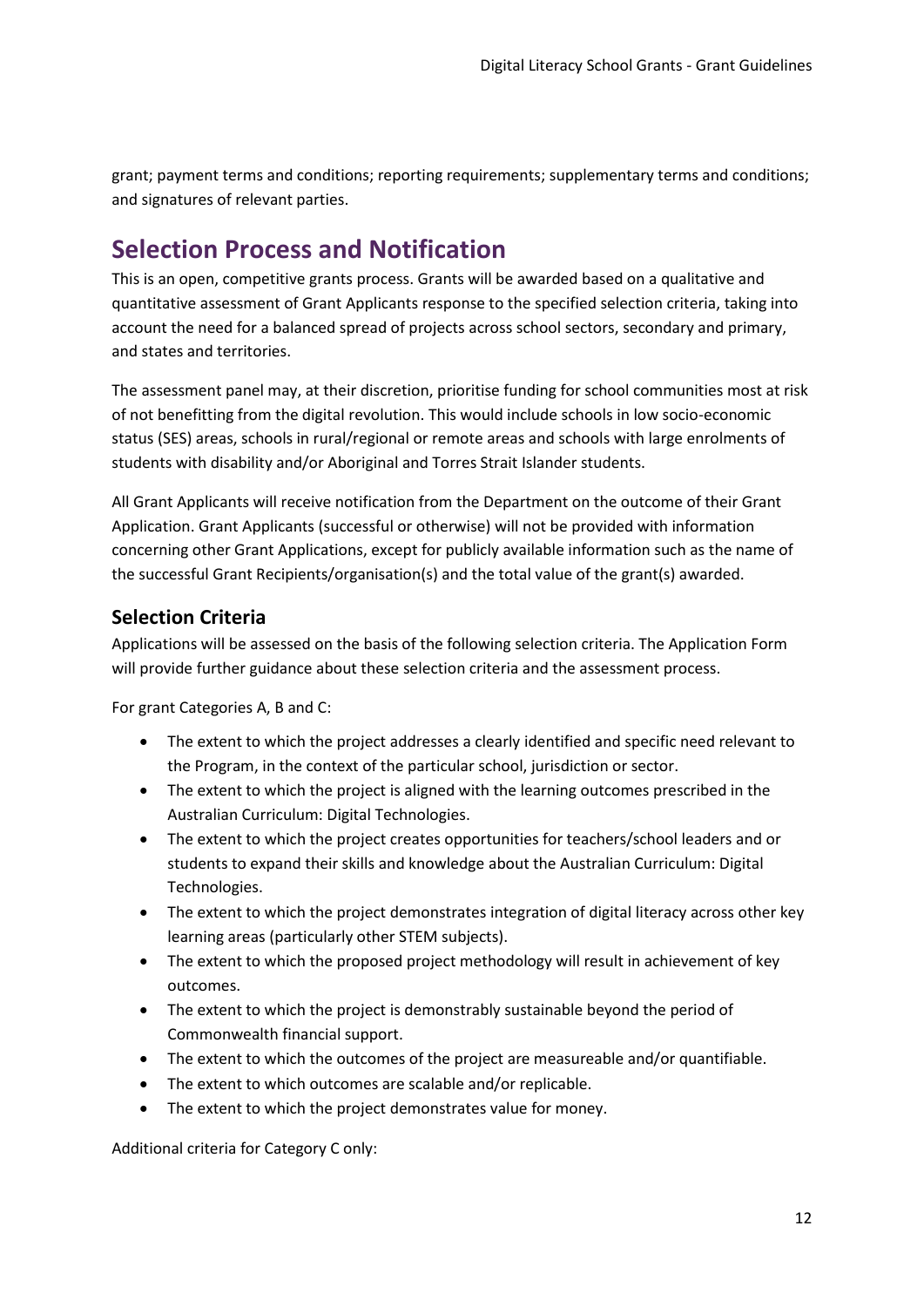The extent to which the project identifies key stakeholders and commits to significant consultation to ensure greatest possible reach.

### <span id="page-12-0"></span>**Endorsement requirements**

All Grant Applications must be endorsed by the school principal and the school's decision-making authority (e.g. School Council) prior to being submitted to the Department. Applications from other organisations (e.g. principal associations) must be endorsed by the head or leader of the organisation.

### <span id="page-12-1"></span>**Assessment Panel**

The Department will establish an assessment panel which will assess Grant Applications and make recommendations to the Department's delegate for final approval.

The assessment panel will include independent members with computer science education expertise and will conduct the assessment consistent with these Grant Guidelines and the Commonwealth Grant Rules and Guidelines.

### <span id="page-12-2"></span>**Final Approval of Delegate**

Final approval of grants under this Program will be granted by the Branch Manager, Curriculum and Students with Disability Branch.

The Department is the relevant delegate under section 23 of the *Public Governance, Performance and Accountability Act 2013*. The Departments' decision regarding a Grant Application will be final. Without limiting the Complaints Handling process at page 13 of these Grant Guidelines, appeals in relation to Grant Application decisions under this Program will not be entered into.

### <span id="page-12-3"></span>**Privacy Statement**

In administering the Program, the Department and Grant Recipient/s are bound by the provisions of the *Privacy Act 1988* ('the Privacy Act').

Grant Recipients are required to comply with the Privacy Act, including the 13 Australian Privacy Principles (APPs) which are contained in Schedule 1 of the Privacy Act; and impose the same privacy obligations on any subcontractors it engages to assist with the project.

For further information please go to the [Department](http://education.gov.au/privacy)'s website or write to: Privacy Contact Officer, Legal and Compliance Group, Department of Education and Training, GPO Box 9880, Canberra ACT 2601, or email[: privacy@education.gov.au.](mailto:privacy@education.gov.au)

Privacy complaints may be made to the Office of the Australian Information Commissioner, but will only be actioned where a complaint has been made in the first instance to the Department.

### <span id="page-12-4"></span>**Freedom of Information**

All documents created or held by the Department with regard to the Program are subject to the *Freedom of Information Act 1982* ('the FOI Act'). The FOI Act extends as far as possible the rights of the Australian community to access information in the possession of Government Departments.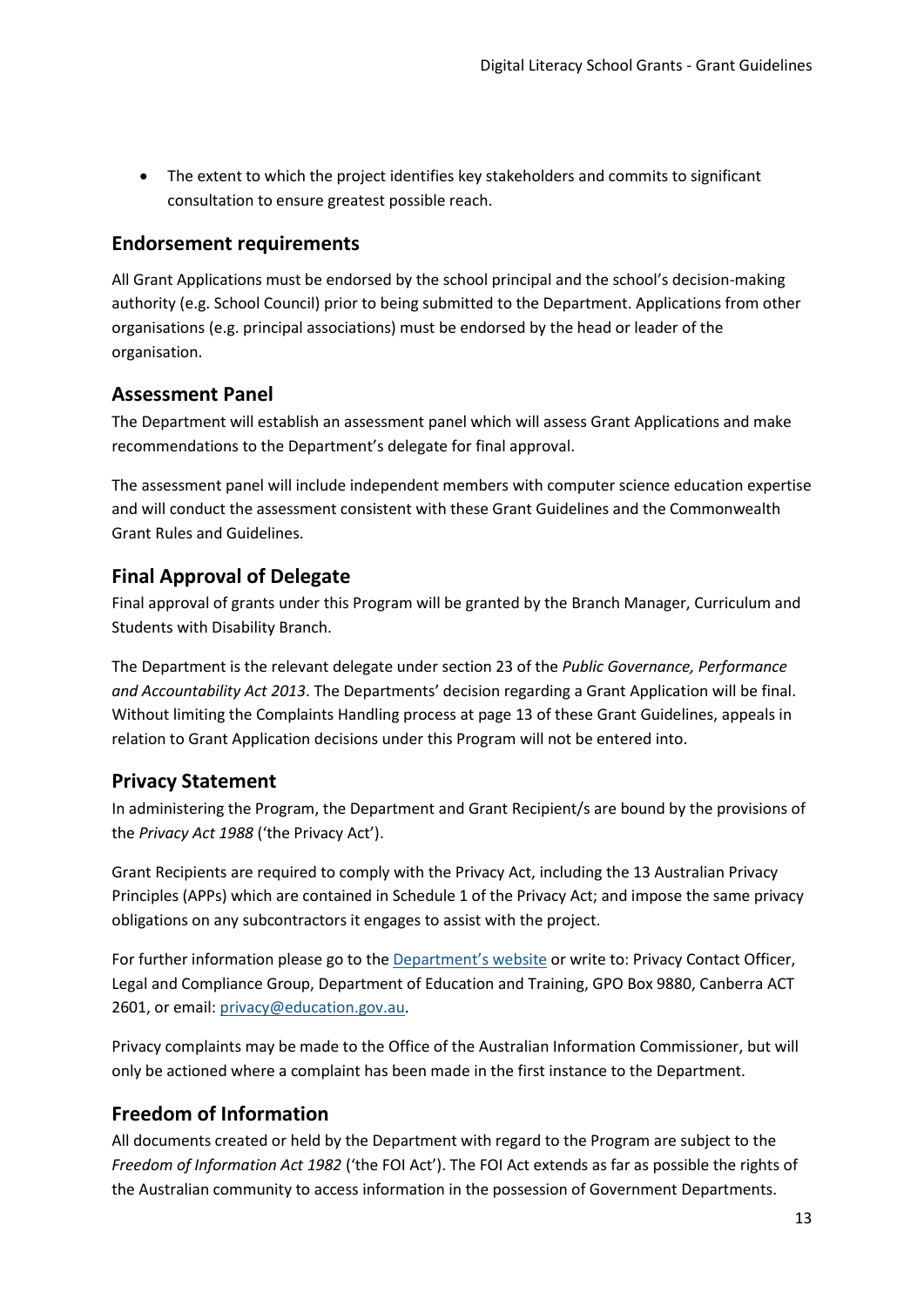Unless a document falls under an exemption provision of the FOI Act, it may be made available to a member(s) of the general public if requested under the FOI Act.

Grant Recipients are required to assist the Department to comply with its obligations under the FOI Act, in respect of documents created by, or in the possession of Grant Recipients or any of their subcontractors that relate to the performance of their Grant Agreement.

All FOI requests are to be referred to the FOI Section in the Legal Services Branch of the Department of Education and Training. Decisions regarding requests for access will be made by an authorised officer in accordance with the requirements of the FOI Act.

### <span id="page-13-0"></span>**Provision of false or misleading information**

Note that, in the submission of any Grant Application, project proposals, reports, acquittals or any other information to be provided to the Department pursuant to this Program, giving false or misleading information is a serious offence under the Criminal Code.

### **Fraud**

The Department is committed to the Commonwealth Fraud Control Policy and Guidelines. Grant Applicants should familiarise themselves with the Department's Fraud Control Plan. The Fraud Control Plan also underpins a Grant Applicant's respective fraud and risk minimisation responsibilities when dealing with the Department. A copy of the Fraud Control Plan is available on request.

A key responsibility outlined in the Fraud Control Plan is to report all fraud concerns by:

- calling the Department's tip-off line on 1800 664 231; or
- emailin[g fraud@education.gov.au.](mailto:fraud@education.gov.au.)

### <span id="page-13-1"></span>**Complaints Handling**

Any person/organisation wishing to lodge a complaint or provide feedback directly to the Department in relation to the operation of this Program may do so by emailing [DLSG@education.gov.au.](mailto:DLSG@education.gov.au)

The Department will aim to resolve a complaint within 30 calendar days of its receipt. Where it is not possible to resolve a complaint within 30 calendar days, concerned parties will be kept informed of progress of the Department's handling of the complaint. Grant recipients must inform relevant parties of these complaint handling avenues.

All complaints will be treated as confidential by the Department, unless specified otherwise. Permission to investigate the matter further by contacting third parties may be sought from the complainant in working towards a resolution to the matter.

If complainants are unhappy with the Department's response to their complaint they can lodge a written complaint with the Commonwealth Ombudsman. More information about how to lodge a complaint can be found on the Commonwealth [Ombudsman's website](http://www.ombudsman.gov.au/). The Ombudsman's office generally prefers that individuals direct their concern(s) to the Department in the first instance.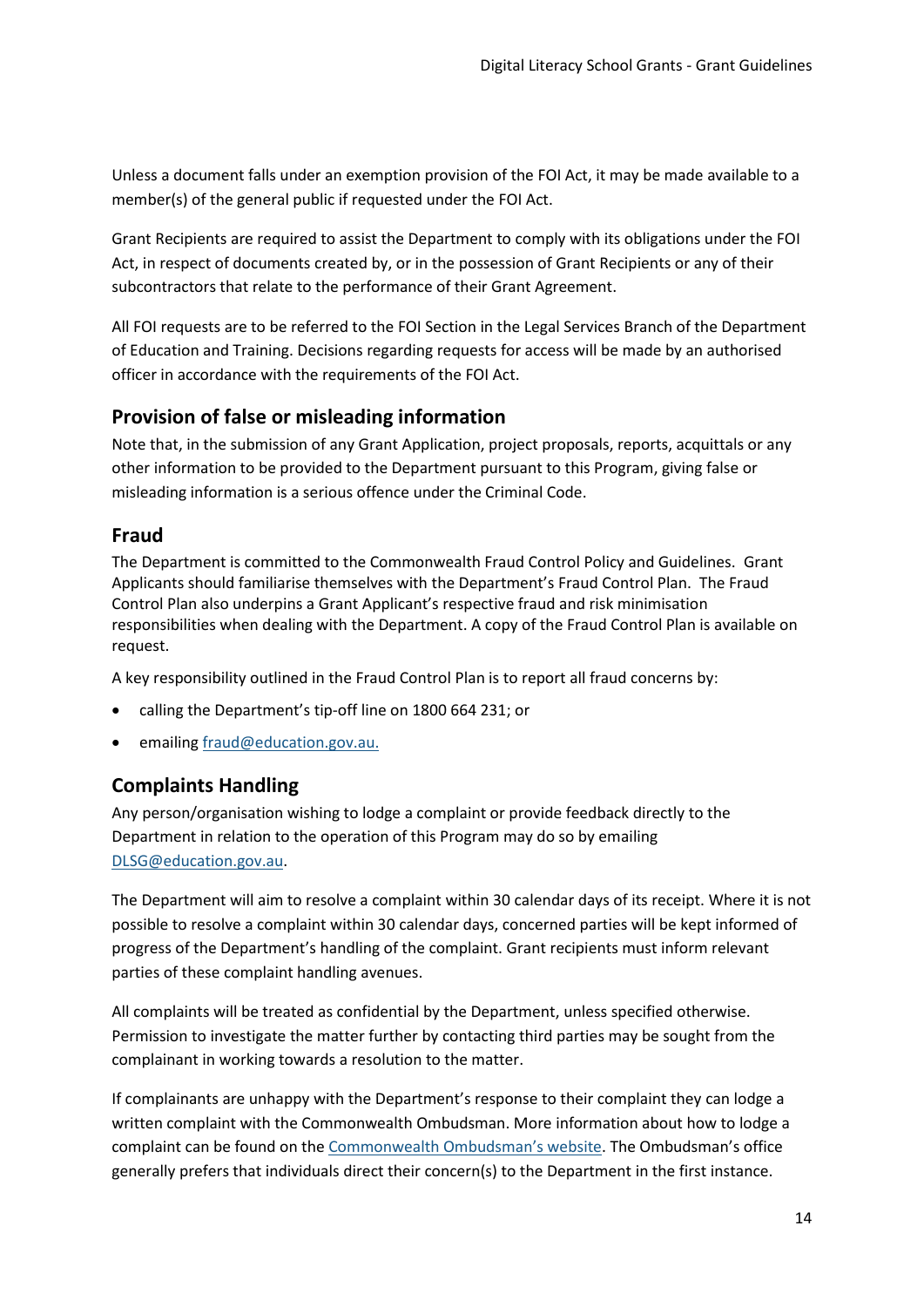Where a complaint involves an allegation of fraud, criminal activity or the misappropriation of Program funding, the matter must be reported to the Department's Investigations Branch by the Program delegate. The indicative 30 days complaint resolution time will not apply in such cases.

### <span id="page-14-0"></span>**Working with Children Checks**

The Australian Government is committed to protecting children from harm and promoting their well-being. The safety of, not only young people eligible to participate in activities under the Program, but also of parents, employers, coordinators, workplace supervisors and other parties involved in the implementation of the Program is paramount. Therefore, in developing these Guidelines, the Department has taken into account:

- the age of the young people potentially participating in the Program;
- the nature of the activities being provided; and
- the diverse range of locations of the provision of the Program.

All Grant Recipients are required to ensure any person in their organisation who will come into contact with children under 18 years of age in the course of delivering services under or in relation to their Grant Agreement, must undergo the following checks prior to having such contact with children:

- an Australian Federal Police (AFP) National Police Check that provides full disclosure of any charges or convictions before undertaking any Program activities; and
- any State/Territory working with children checks required by any applicable State/Territory legislation, in accordance with the requirements of the legislation.

*Note: The checks undertaken must be specifically in relation to working with children***.**

### <span id="page-14-1"></span>**Insurance and Indemnity**

Grant Recipients are required to indemnify the Australian Government and maintain insurance coverage, including public liability, as specified in the Grant Funding Agreement.

#### <span id="page-14-2"></span>**Further Information and Contact**

Any requests for additional information should be directed to the dedicated mailbox at [DLSG@education.gov.au](mailto:DLSG@education.gov.au) or call 02 6240 7088 and speak to one of the DLSG Team.

### **Dictionary**

**'Application Form'** means the Program application form, which will be made available on the Department's website.

**'Department'** means the Department of Education and Training.

**'Grant Applicant'** means any person who submits a Grant Application.

**'Grant Application'** means an application for funding submitted under the Program, and includes their project proposal.